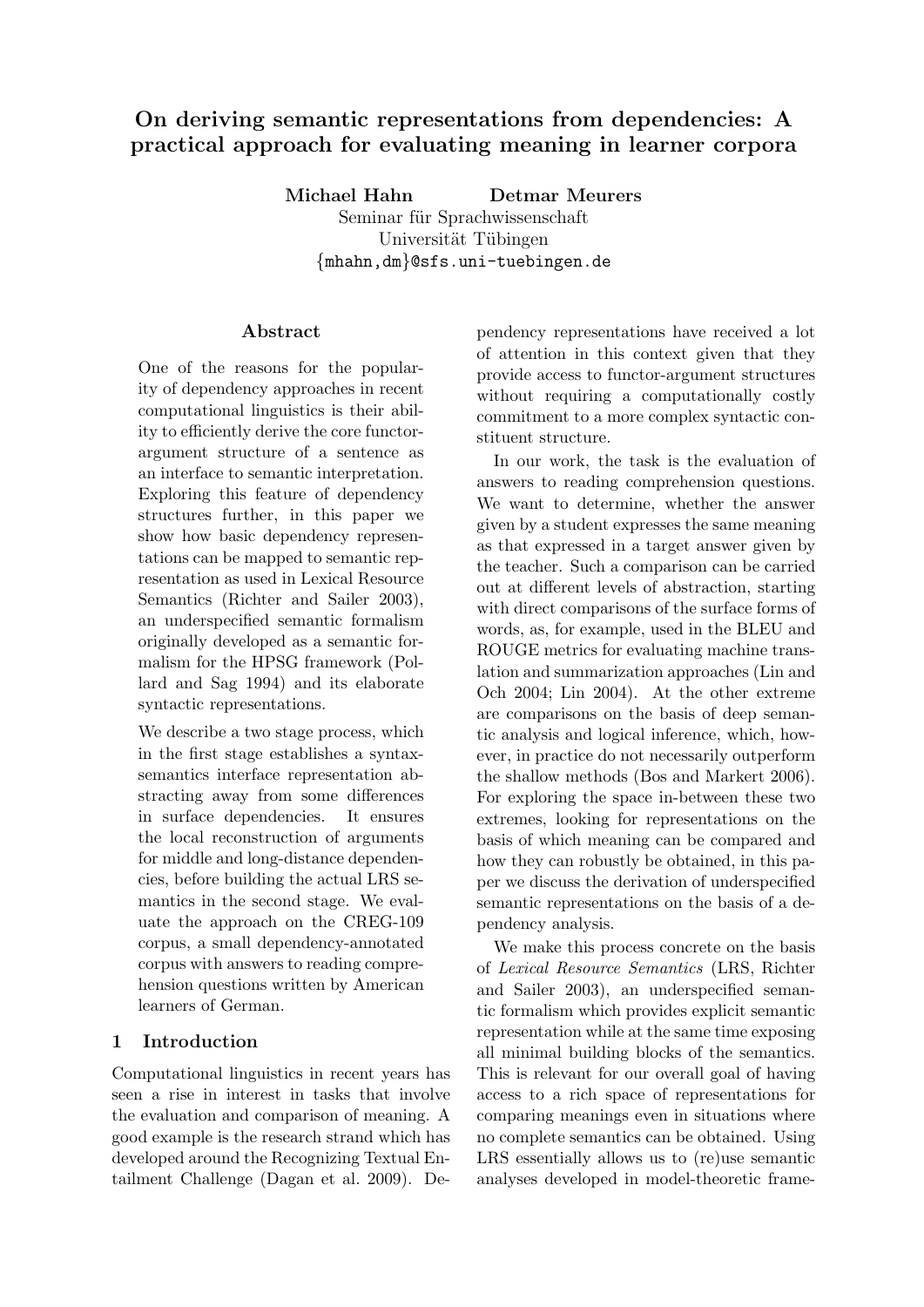works. The goal of this research is to further the understanding of the mapping and the information needed to derive semantic representations from bare dependency representations – with a specific focus on LRS representations as a kind of normal form facilitating meaning comparison, an abstraction away from the significant well-formed and ill-formed variation exhibited by learner language.

# 2 Creating lexically enriched syntax-semantics interface representations

To derive semantic LRS representations from dependency structures, we use a two-step approach. In the first step, the syntactic structure is transformed into a syntax-semantics interface representation, from which the semantic contribution of each word can be computed in the second step, independent of the syntactic structure.

Adopting a two-step approach instead of a single-step mapping makes the system more robust and flexible. The feature-based interface representation abstracts away from variation in form and grammaticality. The semantic representation as such then can be built on this strongly constrained interface representation and the system constructing the semantics does not need to take into account the large space of possible underlying dependency configurations. The explicit interface representation thus makes the semantic construction process more robust against unexpected parses. It also makes the procedure building the semantic representation more transparent. As we will show, only a small number of rather simple rules is needed. And implementing new semantic analyses is rather straightforward if the relevant information is encoded in the interface representation. Last but not least, the interface representation also allows us to build on previous work on semantics within the HPSG architecture since the system can model the HPSG syntax-semantics interface on the lexical level directly.

#### 2.1 The nature of the representations

We focus on the core local, middle-distance and long-distance relations in a sentence. The goal is to achieve good coverage of language

phenomena in general as well as to deal with well-known argument-structure challenges.

The representation used to capture the properties needed to identify these relations are represented by a set of features which are defined for every word. They mainly provide information about valency, modification and a more fine-grained labelling of syntactic categories. The following features are used:

- PRED: the core semantic relation expressed by the word, generally represented by its lemma
- CAT: the syntactic category
- ARGS: the set of arguments with their role labels. Only semantically non-empty arguments are represented. The elements of args are feature structures of the form

 $\begin{bmatrix} \text{ROLE} & \text{(role label)} \\ \text{ARG} & \text{(the argument itself)} \end{bmatrix}$ .

- MOD: a modified word, if there is one
- MODTYPE: type of modification (possessor, time, etc.)
- conjuncts: the conjuncts, if this is a first conjunct
- INTERROGATIVE:  $true$  if this is an interrogative
- IS-PREDICATIVE:  $true$  if this is a verb or a predicative argument
- TENSE: the tense of a predicative head

An example interface representation for schreibt 'writes' as in  $(1)$  is shown in  $(2)$ :

(1) Peter schreibt einen Brief. Peter writes a letter 'Peter writes a letter.'

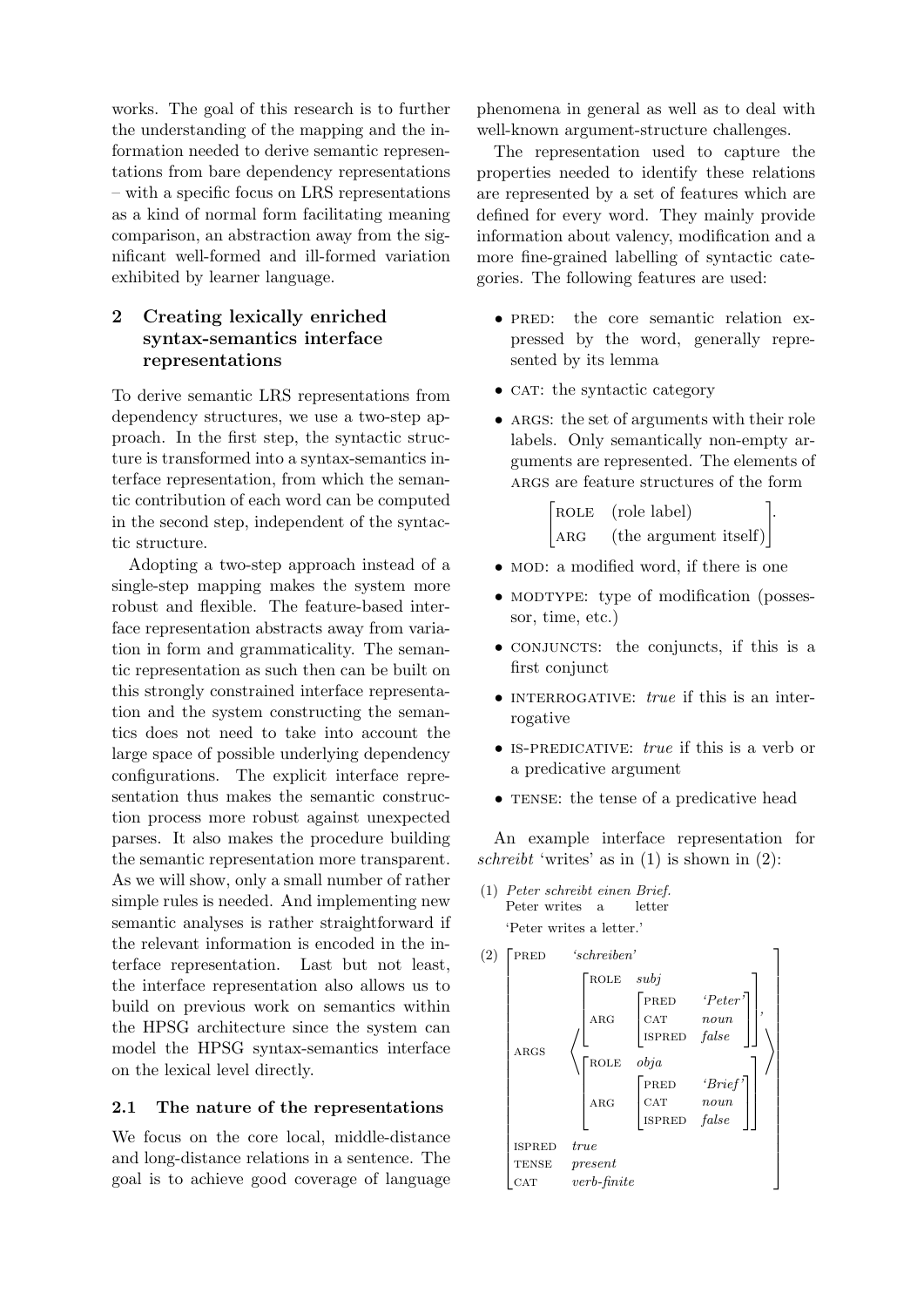Extracting this information involves the recursive processing of dependencies and also identifying where dislocated elements are to be interpreted. Some of the features are straightforward to specify locally. CAT, INTERROGative, for example, can simply be assigned based on the dependency labels and part-ofspeech tag in the input. However, a wellinvestigated set of linguistic phenomena, such as strong and weak unbounded dependencies and non-finite constructions, involves dependents which are not realized locally. Our system starts out by building interface representations for local dependency relations only. The structure is then transformed by a procedure which tries to reconstruct a correct representation by moving, copying and adding arguments to the representations of different heads.

### 2.2 Argument structure challenges

German, as the language we are focusing on here, includes several phenomena which cause arguments to be realized separate from the head they belong to semantically. These include fronting, extraposition, raising, control, passive, and the so-called coherent constructions of the verbal complex (Bech 1955). Since relative pronouns and relative clauses are marked in the dependency parse, identifying relative pronouns with their antecedent can be achieved by recursively searching the dependency graph for a dependency whose dependent is labelled as relative clause and which dominates a given relative pronoun. Other extraction phenomena and the interaction of raising, control, passive and the German verbal complex are more complex to handle since they can interact to form sequences of several verbs, with sequences of three or four verbs being relatively common in written text. While an in-depth discussion of these phenomena clearly is beyond the scope of this paper (cf. Meurers 2000 for an overview), let us illustrate the issue with two examples. Sentence (3) shows a basic example including a future perfect construction and a modal verb.

 $(3)$  dass ihn Peter  $[wind[haben[treffenkönnen]]]$ that him Peter will have meet be able to 'that Peter will have been able to meet him.'

Here, Peter is interpreted as the subject of treffen 'meet', yet it must also be identified as

the subject of the equi predicate  $k\ddot{\text{o}}$ *nnen* 'be able to' which is raised further to become the syntactic subject of the perfect tense auxiliary haben and to finally be realized as the subject of the future auxiliary wird, which shows subject-verb agreement with it. Similarly, ihn 'him' is interpreted as the object of treffen 'meet', but given that the other predicates all construct in a coherent verbal cluster, it is ultimately realized as a syntactic argument of the matrix verb wird 'will' together with the raised subject Peter.

That there is indeed a complex interaction of the different types of lexically triggered argument sharing phenomena going on that needs to be captured can readily be illustrated with the so-called long-distance passivization (Höhle 1978, pp. 175ff) shown in  $(4)$ .

(4) wenn der Wagen [[[zu reparieren] versucht] wird] when the<sub>N</sub> car to repair tried is 'when it is attempted to repair the car'

Here, the passive auxiliary wird 'is' selects the verbal complement versuchen 'try to', which however is not a verb selecting an NP object that could be promoted to become the subject. Instead, versuchen selects the verbal argument reparieren 'to repair'. Since this is a coherent verbal complex, the argument of reparieren also becomes a syntactic dependent of versuchen and as such can then be lifted up by the passive auxiliary wird to become the subject of the sentence, with nominative case and showing subject-verb agreement with the finite verb.

Building an adequate interface representation clearly requires lexical information about the verbs selecting nonfinite complements. This includes knowledge about whether a verb is a raising or equi predicate and what its orientation is, i.e., which argument slot the raised or controlled subject fills. Furthermore, we need to know which arguments of its own such a verb selects (as, e.g., the dative NP object required by the subject control equi verb versprechen).

A basic reconstruction algorithm The procedure for reconstructing functional structures is based on the general observation that all argument sharing constructions involve a predicate which specifies something about the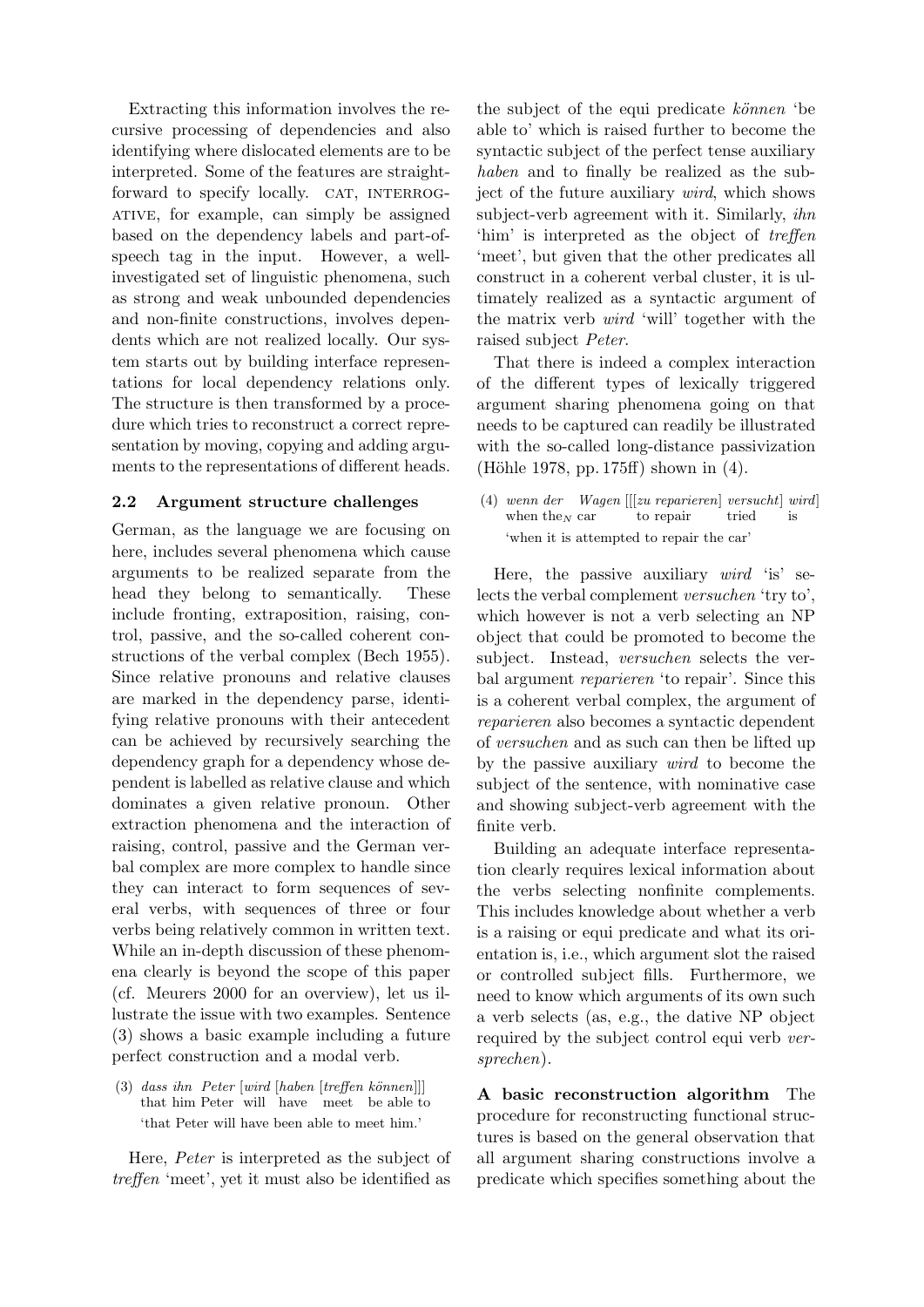dependents of its verbal complement. A reconstruction algorithm thus only has to increase the depth of embedding of arguments, but never has to decrease them. Therefore, reconstruction starts from the least embedded verb. Some arguments are moved or copied to the ARGS list of the nonfinite argument, and the same procedure is applied recursively to the embedded predicate, until a predicate without a nonfinite or predicative complement is reached. We furthermore assume that the decision to move an argument can be made locally and depends only on the two verbs under consideration.

In each recursive step, the embedded predicate is identified by its function label PRED, obj, or aux. If the dependency parse is correct and the sentence grammatical, at most one such argument will be present. If no or more than one are found, the algorithm stops. Else, the following operations are carried out:

- 1. If the matrix verb is not a passive marker, the argument with the role label matching the verb's orientation is selected and copied to the args list of the embedded verb, where it has role label subject. If the matrix verb is a raising predicate, the copied dependent is deleted from its args list.
- 2. If the matrix verb is a tense-marking aux*iliary*, the TENSE value of the embedded verb is updated.
- 3. All arguments which do not match a slot in the verb's argument frame are moved to the ARGS list of the embedded verb. If the surplus arguments cannot be unambiguously determined, no argument is selected.
- 4. If the matrix verb is the passive auxiliary werden or the dative passive marker bekommen and the embedded verb is a passive participle, the subject becomes an object of the embedded verb. If a von ('by') PP is available, which might encode the agent, its relation is changed to von\_or\_subj. Otherwise, an unspecified subject is added.

As an example, we apply this procedure to the long-distance passivization example we

saw in  $(4)$  in the way illustrated in  $(5)$ . The example shows the ARGS lists before reconstruction (a) and after the two recursive steps (b-c).



In the first step, resulting in (5b), the passive marker wird is dealt with, for which Wagen is removed and turned into the subject of the passivized verb versucht. It has no overt agent, therefore a pro subject is added. In the second step, resulting in (5c), the subject control equi verb versuchen is considered and its subject is copied to the ARGS list of reparieren. The accusative object Wagen does not match an argument slot in the lexical entry of versuchen and is moved to the embedded verb. The verb reparieren does not embed a predicate so that the algorithm terminates.

To some extent, this procedure can also deal with fronting in V2 clauses and with relative clauses. However, the lexical information only allows handling dislocated arguments – the correct attachment of adjuncts cannot be determined.

# 2.3 Relation to other formalisms

Our interface representations are related to LFG f-structures (Kaplan and Bresnan 1995). Most of our features directly translate into common f-structures features. However, our interface representations differ from standard assumptions about f-structures in that they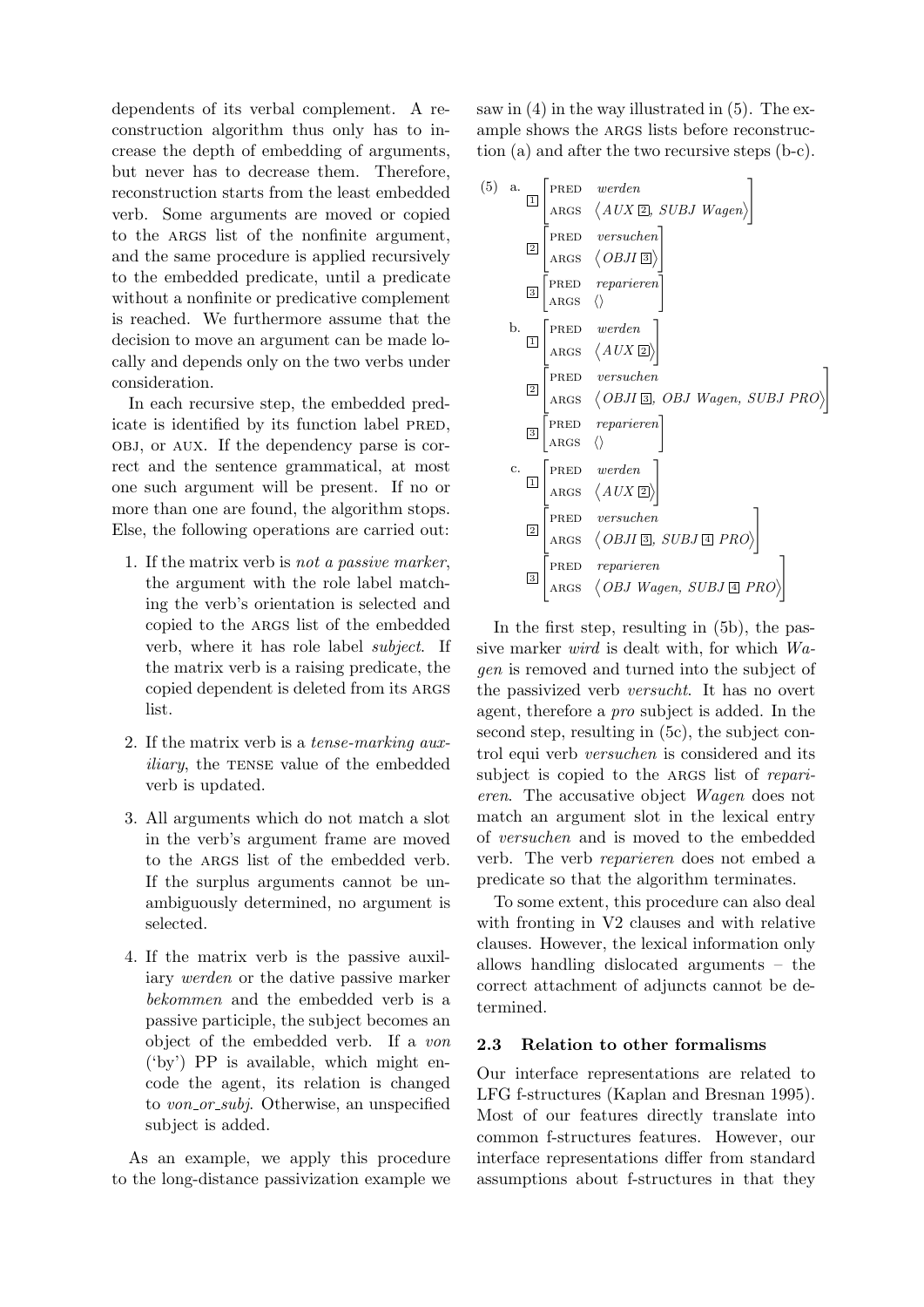are closer to the underlying argument structure, i.e., the LFG a-structure. In the interface representations of passive verbs, the agent has the role subj and the patient roles like OBJA. Non-thematic subjects and complements are not represented. This treatment allows a straightforward analysis of some aspects of German syntax such as long-distance passivization, as we will show below. Furthermore, semantic composition is simpler than in LFG, since the arguments represented in the interface representation of some word are always exactly those having a semantic role.

Our two-step approach is also similar to some aspects of the architecture of Meaning Text Theory (Mel'cuk 1988). Our interface representations can be compared to Deep Syntactic Structure, as it also acts as the interface between the surface syntactic dependency structure and a deep semantic representation. While we chose a feature-structure based representation for interface representations, our features ARGS, MOD, MODTYPE and conjuncts can be seen as direct encodings of labelled dependency arcs. However, our interface representations differ from Deep Syntactic Structure in Meaning Text Theory in that they are invariant under phenomena such as passivization, which are already encoded in Deep Syntactic Structure.

The representations are also reminiscent of the linguistic encodings used in HPSG (Pollard and Sag 1994), in particular the treatment of adjuncts as selecting their heads by the mod feature, which is useful for lexicalized semantic composition. The args list is related to the arg-st list often assumed in HPSG, which can be seen as representing the underlying argument structure (Manning and Sag 1998). Furthermore, it appears that all the information contained in our representations is inherent in HPSG analyses and could easily be automatically extracted.

# 3 The semantic formalism: LRS

Lexical Resource Semantics (LRS, Richter and Sailer 2003) is an underspecified semantic formalism which embeds model-theoretic semantic languages like Ty2 into typed feature structures as used in HPSG. It is formalized in the Relational Speciate Reentrancy Language (RSRL, Richter 2000). While classical formal semantics uses fully explicit logical formulae, the idea of underspecified formalisms such as LRS is to derive semantic representations which are not completely specified and subsume a set of possible resolved expressions, thus abstracting away from scope ambiguities.

While other underspecified formalisms used in HPSG such as MRS (Copestake et al. 2005) encode only an underspecified representation, whose relation to resolved representations is external to the representation language, an LRS representation includes both a resolved representation and a representation of its subexpressions, on which scope constraints can be expressed by the relation  $\triangleleft$  'is a subexpression of '.

An *lrs* object has three features: INCONT (internal content) encodes the core semantic contribution of the head, EXCONT (EXTERNAL CONTENT) the semantic representation of the head's maximal projection, and parts is a list containing the subterms contributed by the words belonging to the constituent. An example is given in (6), a semantic representation for schreibt in (2).



The INCONT value  $schreiben'(e)$  is the core semantic contribution. The value of excont is not specified, because it also contains the semantics of arguments and modifiers of the verb. The parts list contains three 'maximal' terms:  $\exists e \, [\exists \wedge \, \exists \, ]$  is the quantifier for the event variable,  $present(^{\sim}5)$  is the semantic representation of tense marking and  $\mathbb{E}(\mathbb{I}]\text{s}$ chreiben'(e) ∧ subj $(e, x) \land obj(e, y)$ represents the verb with its argument structure. Furthermore, PARTS contains every one of their subexpressions with the exception of those which are contributed by another word, but they are omitted in the figure for reasons of readability. The three subexpression constraints in (6b) ensure that the core semantic contribution and the specification of the ar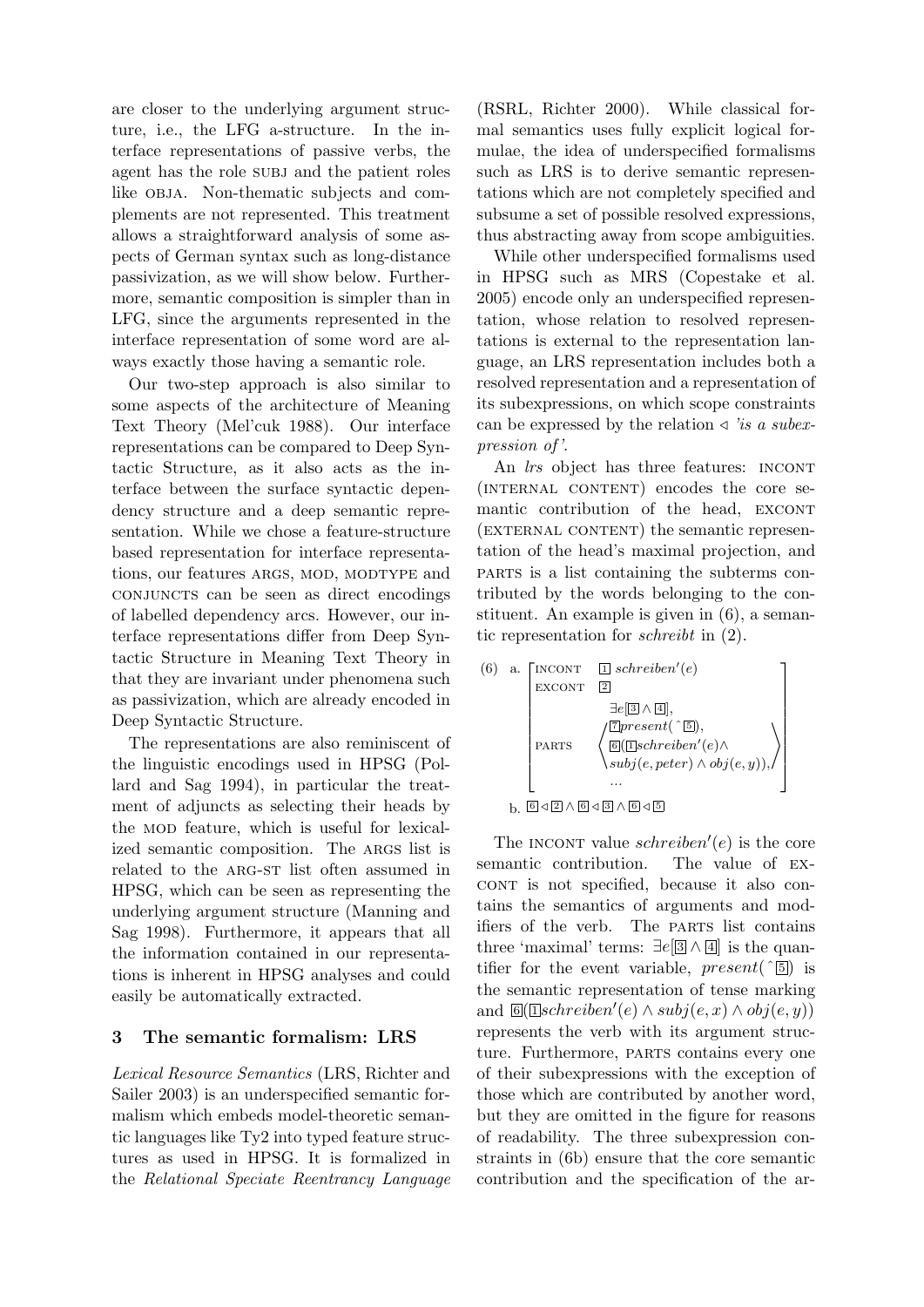guments is part of the representation of the maximal projection, that the event variable is bound by a quantifier, and that the tense predicate outscopes the core semantic contribution.

A possible resolved value for EXCONT of schreibt in example  $(1)$  is shown in  $(7)$ .

(7)  $\mathbb{E}(\exists y[brief(y) \wedge \mathbb{Z} | present ( \hat{\neg} \exists e[\overline{516}([311$  $schreiben'(e) \wedge subj(e, peter) \wedge obj(e, y))]$ 

All elements of parts are subterms of the complete representation and the subexpression constraints are satisfied.

Unlike some other implementations of deep semantic frameworks, LRS does not employ the lambda calculus as its combinatorial mechanism. Instead, a grammar with an LRS semantics contains three sets of constraints linking syntax and semantics. The INCONT PRINciple ensures that the core semantic contribution (INCONT) is part of the representation of the maximal projection and lexically contributed by the word. The EXCONT PRINciple essentially states that all semantic expressions have to be introduced lexically via the parts list. The Semantics Principle is grammar-dependent and we show only one exemplary clause:

• Incont Principle:

incont is a subterm of excont and a member of PARTS.

• EXCONT PRINCIPLE:

In a maximal projection, EXCONT is a member of PARTS.

In an utterance,  $\alpha$  is a member of PARTS iff it is a subexpression of EXCONT.

• Semantics Principle:

– ...

– If the nonhead is a quantifier, then the incont value of the head is a component of the restrictor.

Adapting LRS for Interface Representations LRS was originally developed for constituency-based grammars such as HPSG, and the combinatorial constraints make reference to phrasal notions such as maximal projection. Nevertheless, the formalism can easily be used for our syntax-semantics interface

representations or standard dependency representations. Unlike other underspecified formalisms used in HPSG such as MRS (Copestake et al. 2005), LRS is strictly lexicalized in the sense that all subexpressions of the complete semantic representation have to be introduced at the word level, and INCONT and excont are the same in all projections of a head. Therefore, combinatorial constraints in the Semantics Principle which make reference to non-maximal projections can straightforwardly be reformulated in terms of dependencies or the features ARGS and MOD. Representations on the level of nonmaximal projections are not necessary for the combinatorial mechanisms of LRS to work.

The EXCONT PRINCIPLE refers to the elements parts list of maximal projections, but this can be replaced by referring to the union of the semantic contributions of the direct and indirect dependents. Technically, this can be implemented in the feature-structure-based LRS formalism by a second list DOMAIN-PARTS which is defined recursively as the concatenation of PARTS and the DOMAIN-PARTS lists of all dependents of the word. Thus, all combinatorial constraints of LRS can be translated into lexicalized, dependency-like formalisms such as our interface representations.

In the next section, we will show how incont and parts values on the lexical level can be obtained from interface representations.

### 4 Building LRS representations

For building the LRS representation, only the interface representation built in the first step is required. Building the semantic representation is completely local and rather straightforward since all the required information is included in the interface representation.

In the beginning, INCONT and EXCONT are initialized to unspecified objects; parts to the empty list. This structure is successively built up to a full semantic representation by applying rewrite rules, which can be applied in any order. Each rule consists of a condition which is a partial description of the syntactic representation and a consequence, which is a set of operations for adding information to the semantic representation. These operations include: identifying two objects, adding ob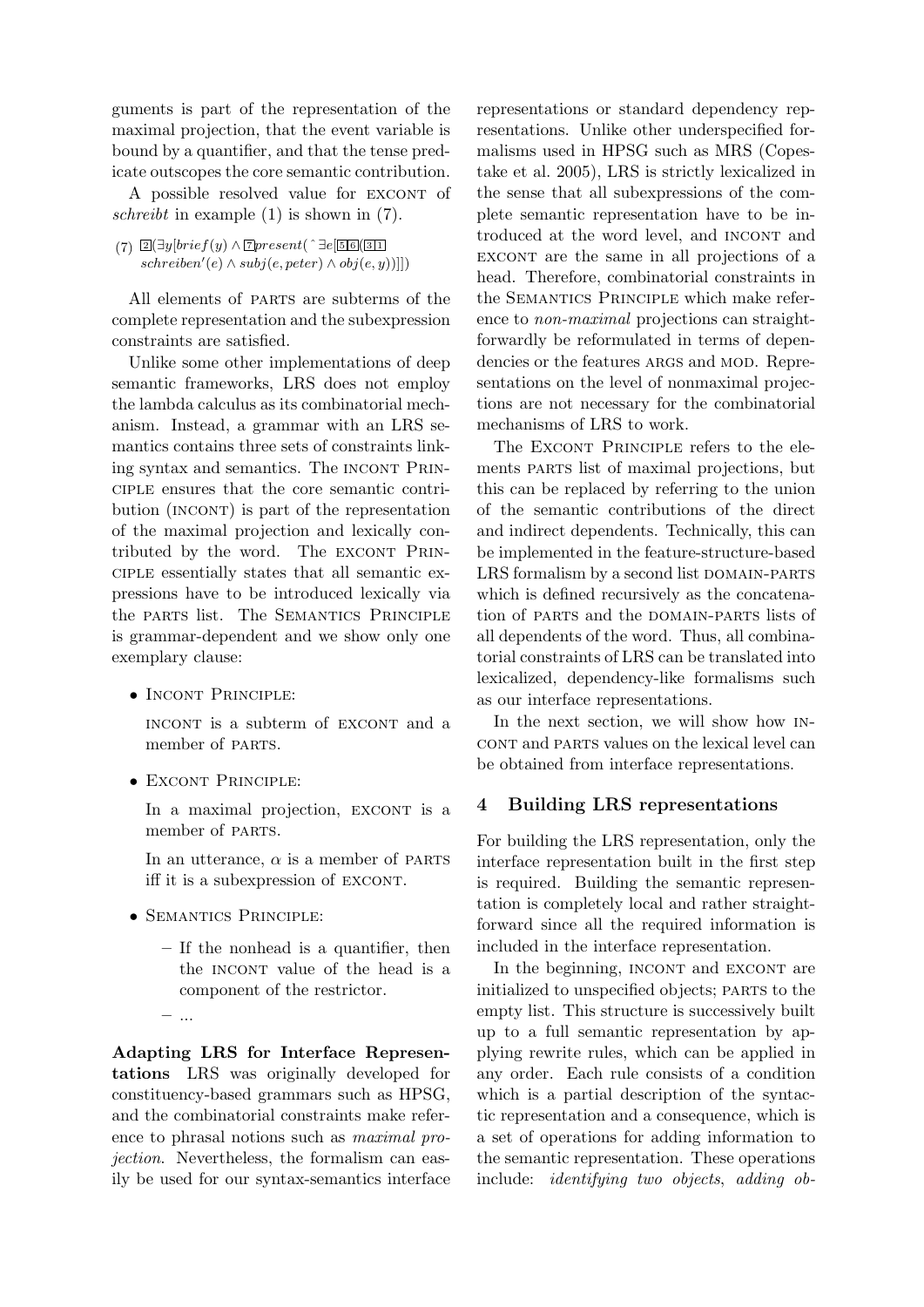jects to parts, and adding subexpression constraints. In the following, we discuss some exemplary rules to illustrate the nature of the procedure. We will use the name of a feature to refer to its value, e.g.,  $TENSE(\hat{\alpha})$  denotes the application of a function with the TENSE value as its name on  $\hat{\alpha}$ . The semantic representations given are a selection of items from parts and in some cases relevant subexpression constraints. The word to which the rule applies and the terms added by the rule are printed in boldface.

 $\textbf{cat} = \textbf{verb:}$  Besides a term defining the predicate, such as  $schreiben(e)$ , where e is the event variable, and a quantifier binding the variable, terms relating the event variable and the semantic arguments are introduced. If the argument is marked as predicative, the term  $R(e, \hat{\alpha})$  is added, where R is the role label of the argument.  $\alpha$  is constrained to contain the EXCONT-value of the argument. Otherwise, the term is simply  $R(e, x)$ , where x is the variable associated with the argument. (6) illustrates this rule. As the figure shows, the parts list also contains the subexpressions of the terms added.

 $\textbf{cat} = \textbf{aux}:$  Since the semantically relevant information was already transported to embedded predicates, auxiliaries are not interpreted at all. Their parts list is empty and their INCONT and EXCONT values are equated with those of their complement.

 $cat = preposition:$  The treatment of prepositions is designed to maximize the invariance of the semantic representation with regard to the variation between adjunct and argument PPs, between argument PPs and argument NPs, and between PPs and pro-forms such as dahin 'thither' and woher 'whither', which also receive CAT *preposition* in the syntactic analysis. Adjunct and argument PPs are assimilated already in the interface representation, where it is assumed that all prepositions select the head by MOD. The INCONT value of a preposition is always  $PRED(A_1, A_2)$ . If the ARGS list does not contain a complement,  $A_2$  is set to a new variable, i.e., as the referent of a pronoun or as variable bound by an interrogative quantifier, which is built by a different rule operating on all interrogatives.

If there is in argument,  $A_2$  is a first- or higherorder expression as explained for arguments of verbs.  $A_1$  is the index of either the MOD value or the subject. Some aspects of the representation are illustrated by these examples:

(8) Hans war im Hans was in.the house Haus. 'Hans was in the house'

> $\langle \textit{in}(\textit{hans}, \textit{x}), \textit{haus}(x), \textit{past}(^\wedge \alpha), \ldots \rangle$ with  $in(hans, x) \triangleleft \alpha$

- (9) Wohin geht Hans? where goes Hans 'Where does Hans go to?'  $\langle qehen(e) \wedge subj(e, hans) \wedge \rangle$ wohin(e,x), interrog q x  $\alpha$ , ...)
- (10) Hans geht nach Berlin. Hans goes to Berlin 'Hans goes to Berlin.'  $\langle qehen(e) \wedge subj(e, hans) \wedge \langle qehen(e) \rangle$  $nach(e,berlin), ...$

cat = adverb, mod  $\neq$  none: The INCONT value of adverbial modifiers is PRED( $\hat{\alpha}$ ) with MOD|INCONT  $\triangleleft \alpha$ , i.e., they outscope the core semantic contribution of the verb, while the relative scope of modifiers is not specified.

cat = noun, mod  $\neq$  none: For nominal modifiers, the term MODTYPE(MOD INDEX, IN-DEX) is added. This for example accounts for:

(11) das Buch des the book the.GEN child.GEN Kindes 'the child's book'

> $\langle \textit{POSS}(x, y), \textit{buch}(x), \textit{kind}(y), \rangle$  $def_q x [\alpha \circ \beta], def_q y [\gamma \circ \delta], ...$

(12) Hans kochte zwei Stunden Hans cooked two hours 'Hans cooked for two hours'  $\langle kochen(e) \wedge subj(e, hans), \textbf{TIME}(e, x), \rangle$  $stunde(x), 2 x [\alpha \wedge \beta], ...)$ 

tense  $\neq$  none: The term TENSE( $\hat{\alpha}$ ) with  $INCONT \triangleleft \alpha$  is added. Note that also predicative NPs and PPs will receive tense marking, as Peter in  $(13)$ :

(13) Hans war Peter. Hans was Peter 'Hans was Peter.'  $\langle PAST(\hat{\ } \alpha), hans = peter, \ldots \rangle$ with hans  $=$  peter  $\triangleleft \alpha$ 

The total system consists of 22 rules building the semantic representation from interface representations. Besides basic headargument and head-modifier structures, some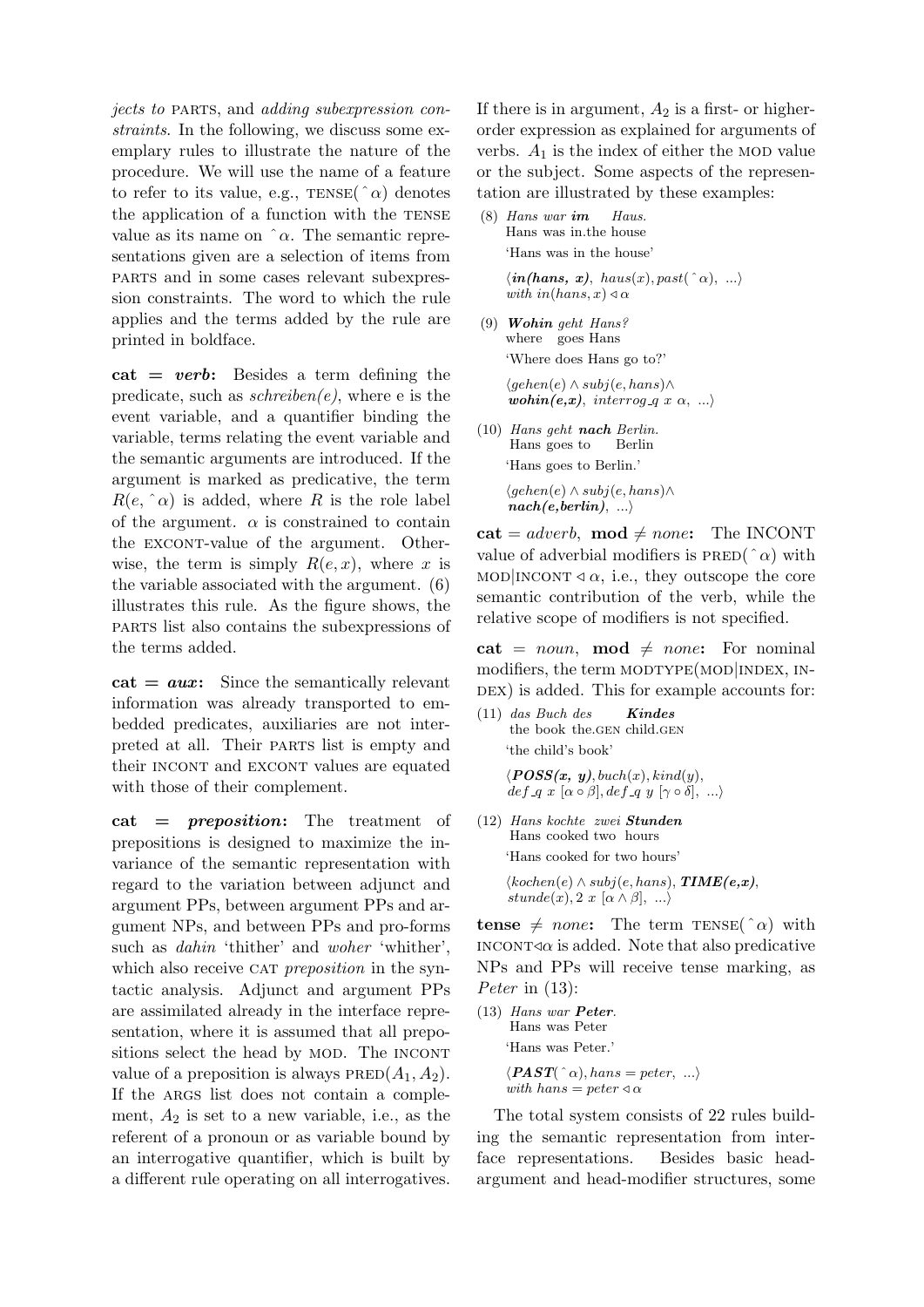of the covered phenomena are the verb complex, fronting in V2 sentences, relative clauses, coordination and interrogatives. Phenomena which we have not implemented yet include extraposition, ellipsis, focus-sensitive modifiers and discontinuous realization of NPs.

# 5 Experiment

# 5.1 Setup

To evaluate the quality and robustness of the systems, we ran two experiments on a small German learner corpus. In the first experiment, we ran the system on a manual dependency annotation and evaluated the resulting LRS structures. To evaluate the meaning of an ungrammatical learner sentence, we constructed a grammatical target hypothesis and then compared it with the automatic semantic analysis. Usually, only one possible analysis was deemed correct, with the exception of adverbs or adjectives modifying verbs, where both an intensional representation (e.g., really( $\hat{c}$ come(e))) and a representation using the verb's event variable  $(\text{real}(f) \wedge \text{sub}j(f, e))$ were admitted. In a second experiment, we ran the same procedure on automatic parses obtained from the statistical MaltParser (Nivre and Hall 2005) trained on Tüba-D/Z (Telljohann et al. 2004) to test the robustness against parsing errors.

# 5.2 The corpus used

Starting point is the CREG-109 corpus created by Ott and Ziai (2010), a sub-corpus of the Corpus of Reading Comprehension Exercises in German (CREG, Meurers et al. 2010). It consists of 109 sentences representing answers to reading comprehension exercises written by US college students at the beginner and intermediate levels of German programs. Of these, 17 sentences were classified as ungrammatical in that they clearly involved errors in word order, agreement, and case government.

The average sentence length is 8.26; the longest sentence has 17 tokens. CREG-109 was manually annotated by Ott and Ziai (2010) according to the dependency annotation scheme of Foth (2006), which distinguishes thirty-four dependency labels.

#### 5.3 Results

Using the manual dependency annotation, the semantic representations of 86.2% of the grammatical sentences were fully correct. For 70.5% of the ungrammatical sentences, the analysis was a correct semantic representation of the target hypothesis. Using the automatic parses as input for semantic construction, 65.5% of the grammatical and 47.1% percent of the ungrammatical ones receive a correct representation.

### 5.4 Error analysis

Apart from ungrammatical input, most errors in the output arise from difficulties with coordination or ellipsis. Problems with coordination are even more severe in the case of automatic parses. Other typical problems caused by noisy parser output are the confusion of subjects and complements, PPattachment and missing dependencies which isolate some words. The impact of other parser errors on the semantic output is often minor due to the flexibility of the semantic representation language. For example, errors in the attachment of adverbs in the verbal complex are handled to some extent by scope underspecification.

In other cases, even clearly ungrammatical structures receive a correct semantic interpretation, even if an automatic parse which differs from the manual annotation is used. An example for this is given in Figure 1, which Ott and Ziai (2010) give as an example of bad parser performance on ungrammatical input. The dashed blue dependencies are the human annotation, and the red dotted the automatic parse. Inside the relative clause, the copula is missing and the relative clause has no finite verb. The human annotators took the predicative adjective alt as the head of the relative clause and die as its subject, which yields a correct semantic representation. The parser, on the other hand, interpreted the predicative adjective as adjectival modifier and the relative pronoun as an adverbial modifier. This usage of pronouns is not expected in correct parses and there is no rule dealing with it; therefore, the semantic contribution is empty. Because the noun modified by an adjective is interpreted like an adjective's subject, the ad-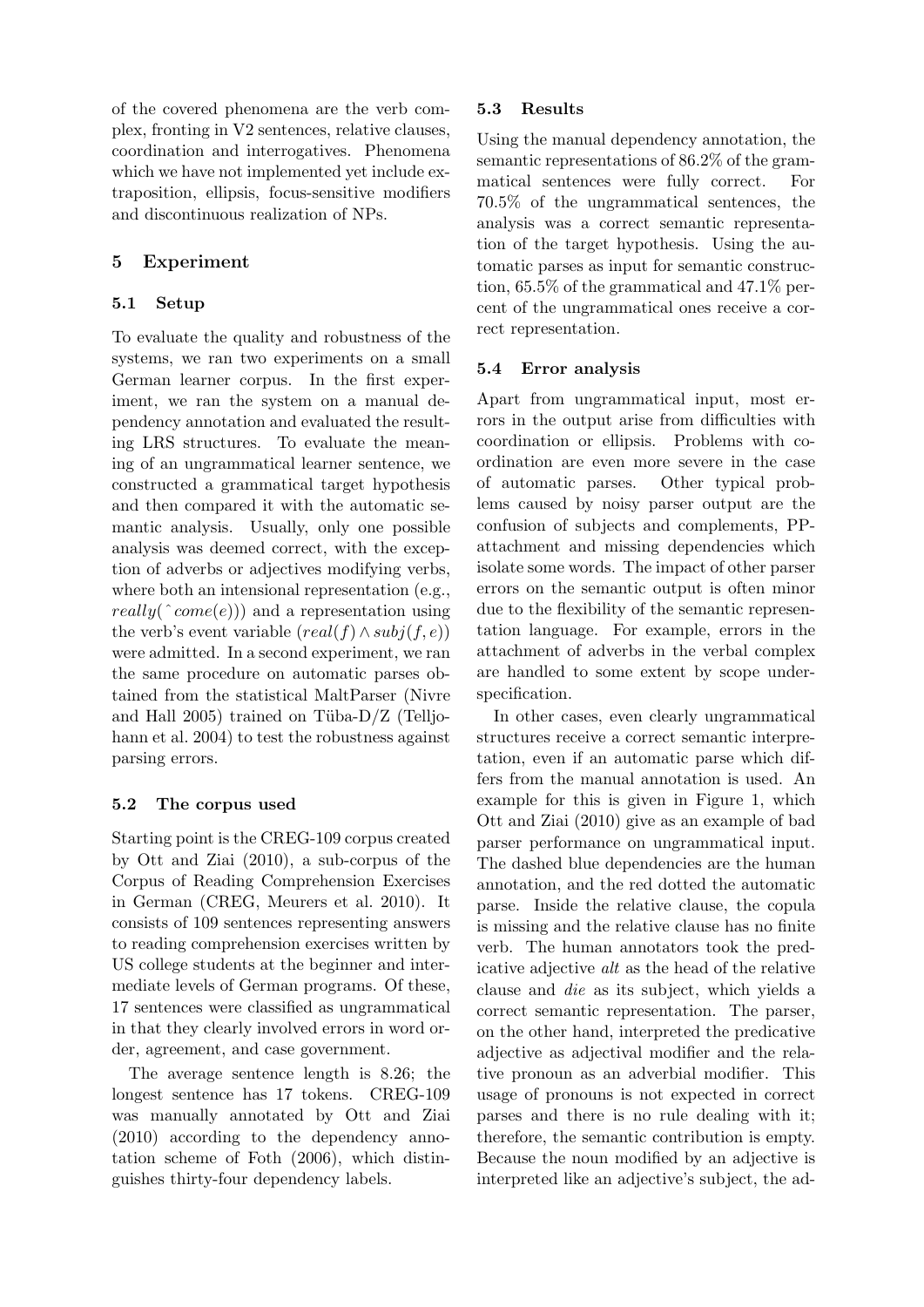

33.9 percent who over 25 years old are are men

Figure 1: Parse of an ungrammatical sentence

jective has exactly the same semantic representation. Thus, the correct semantic representation is obtained for the NP 33,9 Prozent,  $die\; über\; 25\; Jahre\; alt.$  The example illustrates that abstracting away from the syntactic structure before building the semantic representation can help the system perform well for unexpected syntactic structures which may arise from learner and parser errors.

### 6 Related work

Spreyer and Frank (2005) use term rewrite rules to build RMRS representations for the TIGER Dependency Bank for German. RMRS is a robust version of Minimal Recursion Semantics, an underspecified semantic formalism used in HPSG. Jakob et al. (2010) present an RMRS system for the Prague Dependency Treebank of Czech. Our work differs in that the input data is learner language and that the semantic representation language is LRS. Furthermore, the dependency parses our system uses contain much less syntactic information than the two dependency banks, in particular no tectogrammatical information.

The first step in our system is related to work on automatically deriving richer feature structure representations such as f-structures from treebank parses (cf. Frank 2000; Cahill et al. 2002). The treebanks used likewise contain more information than the bare dependency parses we use.

# 7 Conclusion

We presented a system that automatically derives underspecified, model-theoretic semantic representations from dependency parses

of German learner sentences. We argued that it is beneficial to first transform dependency structures into syntax-semantics interface representations, which reduce the syntactic structure to semantically important information. In particular, they are invariant under phenomena such as passivization and dislocation. We discussed how such representations can be obtained from dependency parses and presented an algorithm for reconstructing the argument structures of verbs in the German coherent verbal complex, where arguments are commonly realized as dependents of other verbs. We showed that Lexical Resource Semantics, although developed for HPSG, can straightforwardly be adapted to dependency-based syntactic representations, and we presented a sample of a simple rule system building semantic representations in LRS from interface representations. Our evaluation showed that the architecture can often deal robustly with learner and parser errors. In future work, we intend to put these results on a more expressive quantitative basis by evaluating the system on larger native corpora.

# References

- Gunnar Bech, 1955. Studien über das deutsche verbum infinitum. Historisk-filologiske Meddelelser udgivet af Det Kongelige Danske Videnskabernes Selskab. Bind 35, no. 2, 1955; Bind 36, no. 6, 1957; Kopenhagen. Reprinted 1983, Tübingen: Max Niemeyer.
- Johan Bos and Katja Markert, 2006. When logical inference helps determining textual entailment (and when it doesn't). In The Second PASCAL Recognising Textual En-